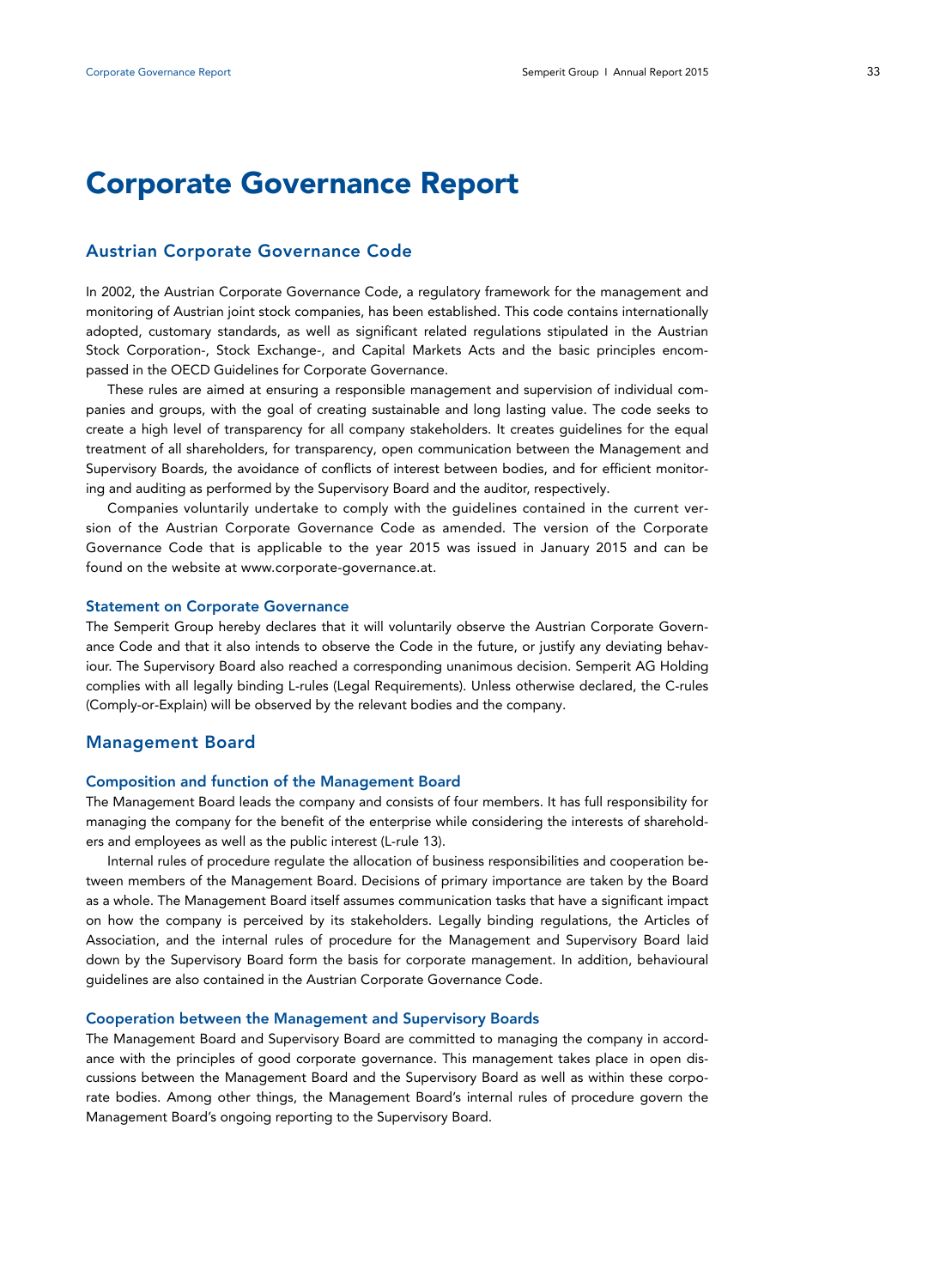The strategic direction of the company is determined in close cooperation between the Management Board and the Supervisory Board and is discussed in Supervisory Board meetings held at regular intervals. The Supervisory Board determines the allocation of departments and responsibilities in the Management Board, as well as decides those transactions requiring its explicit authorisation in addition to legal requirements. Furthermore, the Supervisory Board supports the Management Board in managing the company, particularly when decisions of fundamental importance are to be made.

#### Organisational structure Semperit Group

| <b>Thomas Fahnemann</b><br><b>Chief Executive Officer</b> |                                                                                        | <b>Johannes Schmidt-Schultes</b><br><b>Chief Financial Officer</b> |                   | <b>Richard Ehrenfeldner</b><br><b>Chief Technical Officer</b> |                            | <b>Declan Daly</b><br><b>Chief Information Officer</b> |                                                     |
|-----------------------------------------------------------|----------------------------------------------------------------------------------------|--------------------------------------------------------------------|-------------------|---------------------------------------------------------------|----------------------------|--------------------------------------------------------|-----------------------------------------------------|
| <b>Business Sector</b><br>Medical<br>Sempermed            | <b>Business Sector</b><br>Industrial<br>Semperflex<br><b>Sempertrans</b><br>Semperform | Accounting                                                         | Controlling       | Engineering &<br>Maintenance                                  | Innovation &<br>Technology | Information<br>Technology                              | <b>Business</b><br>Excellence                       |
| Corporate<br>Development &<br>Strategy                    | Procurement &<br>Logistics                                                             | Tax                                                                | Treasury          | Operational<br>Excellence                                     | Quality<br>Management      | Process<br>Optimisation                                |                                                     |
| Human<br>Resources                                        | Communications                                                                         | Investor<br>Relations                                              | Internal<br>Audit | Mixing                                                        |                            |                                                        |                                                     |
| Compliance                                                |                                                                                        | <b>Risk</b><br>Management                                          | Legal             |                                                               |                            |                                                        |                                                     |
|                                                           |                                                                                        |                                                                    |                   |                                                               |                            |                                                        |                                                     |
|                                                           |                                                                                        |                                                                    |                   |                                                               | Management Board           |                                                        | <b>Business Sectors Example 2</b> Central functions |

## **Corporate bodies of Semperit AG Holding: Management Board**

#### **Thomas Fahnemann**

Chairman of the Management Board since 14 April 2011; previously Deputy Chairman of the Management Board since joining the company on 1 December 2010; period of office ends on 31 December 2016

Following his studies in business administration in Mainz, Germany, Thomas Fahnemann, born in 1961, completed an Executive MBA Program at Northwestern University in Chicago. Thomas Fahnemann began his professional career with Hoechst AG in Frankfurt in 1983. He subsequently assumed several executive positions in Germany and in the USA. In 1995, he was appointed Group Department Manager for Trevira in North Carolina, USA, and starting in 1998, served as Chief Operating Officer for KoSa in Houston, USA. In 2003, he became CEO and Chairman of the Management Board of Lenzing AG in Austria. From 2009 to 2010, he was Chairman of the Management Board of RHI AG, Vienna. He holds no Supervisory Board mandates in other companies that are not included in the consolidated financial statements pursuant to C-rule 16 of the Austrian Corporate Governance Code.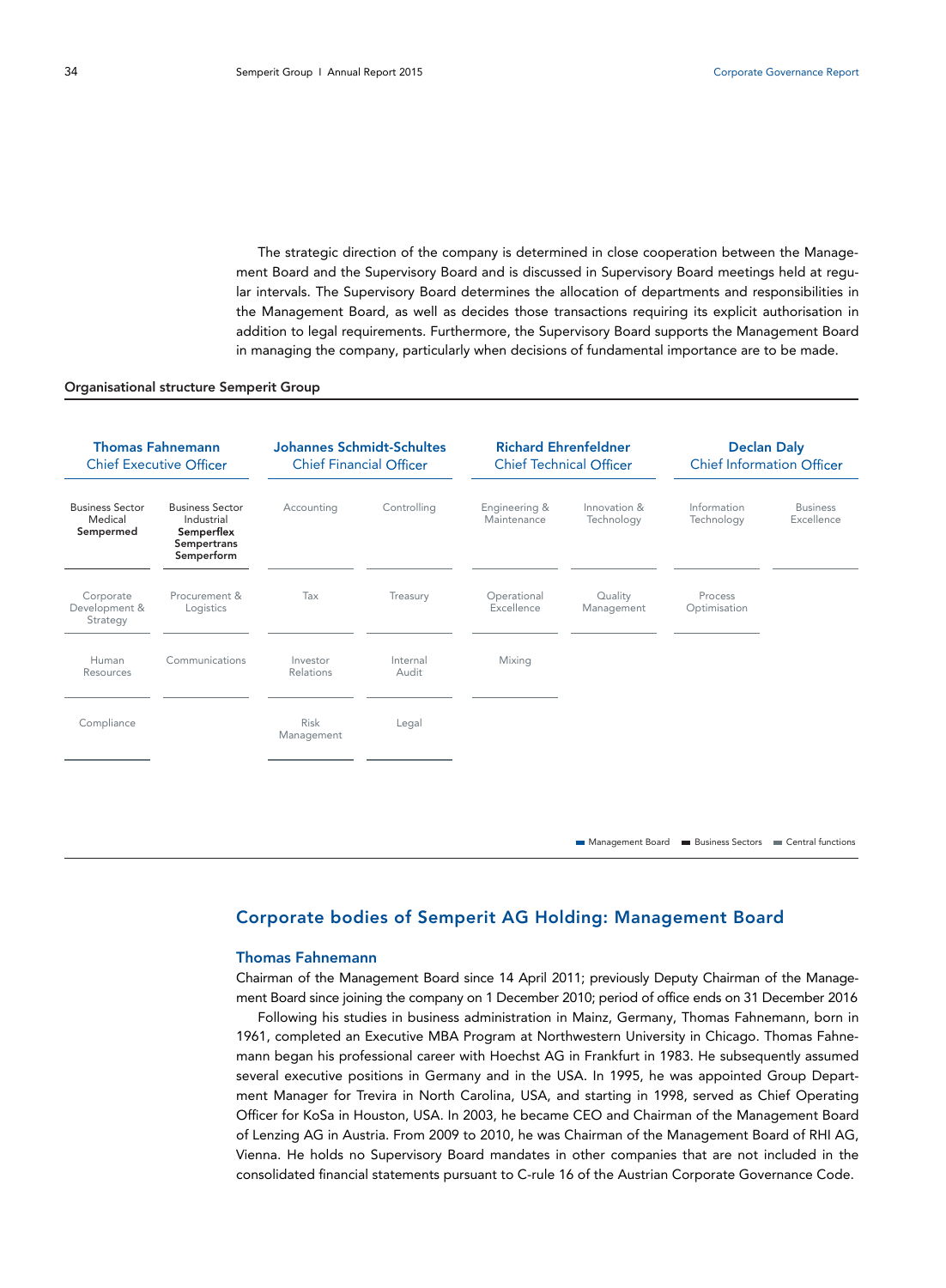#### **Johannes Schmidt-Schultes**

Member of the Management Board since 15 April 2011; Chief Financial Officer (CFO); period of office ends on 30 April 2017

Johannes Schmidt-Schultes, born in 1966, concluded his studies in economics at the University of Hanover, Germany, in 1993. In 1996, he earned a doctorate at the Ludwig Maximilian University in Munich, Germany. He studied abroad at Aston University in Birmingham, UK, as well as at the University of California in Berkeley, USA. During his tenure as a university assistant, Johannes Schmidt-Schultes worked for the strategy consultants Bain & Company in Munich. From 1996 to 1999, he served as Head of the Department of Investment Controlling and Group Development at VIAG AG in Munich, and from 1999 to 2001, he was Managing Director of Finance for Kloeckner & Co in Vienna. In 2001, he moved to Deutsche Telekom Group – first as CFO of T-Mobile Austria in Vienna and then, from 2004 to 2007, of T-Mobile UK in Hatfield, UK. From 2007 to 2011, he was Deputy Chief Financial Officer of the Australian telecommunications company Telstra Corporation in Melbourne, Australia. He holds no Supervisory Board mandates in other companies that are not included in the consolidated financial statements pursuant to C-rule 16 of the Austrian Corporate Governance Code.

#### **Richard Ehrenfeldner**

Member of the Management Board since 1 October 2001; Chief Technical Officer (CTO); period of office ends on 31 May 2018

After concluding his studies in process engineering (chemical plant engineering) at the Graz University of Technology, Richard Ehrenfeldner, born in 1954, commenced his professional career in 1984 with AT&S in Leoben, where he was head of the Departments of Production and Expansion with a particular focus on large investments in expanding production capabilities. In 1989, he moved to Semperit AG Holding. As Technical Manager of the Sempermed segment, he was responsible for the expansion of manufacturing facilities as well as the construction and development of new plants in Sopron, Hungary, Hatyai, Thailand, and Shanghai, China. He holds no Supervisory Board mandates in other companies that are not included in the consolidated financial statements pursuant to C-rule 16 of the Austrian Corporate Governance Code.

#### **Declan Daly**

Member of the Management Board since 1 June 2014; Chief Information Officer (CIO); period of office ends on 31 May 2017

Declan Daly, born in 1966 in Dublin, studied electrical engineering at the Dublin City University and graduated with honours. He began his professional career in 1988 in software engineering at Asea Brown Boveri (ABB), where he specialised in industrial process automation and was responsible for sales of control systems in Ireland and Austria. In 1996, he completed an MBA programme at the INSEAD Business School in Fontainebleau, France, and then worked for three years as a management consultant at Gemini Consulting in Germany. In 2000, he moved to General Electric for ten years, where, at the beginning, he headed the Corporate Initiatives Europe department. From 2002, Declan Delay worked as Chief Operating Officer for GE Money Bank in Switzerland, where he was responsible for the modernisation and reorganisation of customer service, contract processing and collections. He was appointed CEO of GE Money Bank Austria in 2006, where he contributed in this role to the strategic reorientation of the bank's activities in preparation for its sale, which took place in 2009. From 2009 until 2014, he was Vice President Europe at Western Union, an international financial services provider. He holds no Supervisory Board mandates in other companies that are not included in the consolidated financial statements pursuant to C-rule 16 of the Austrian Corporate Governance Code.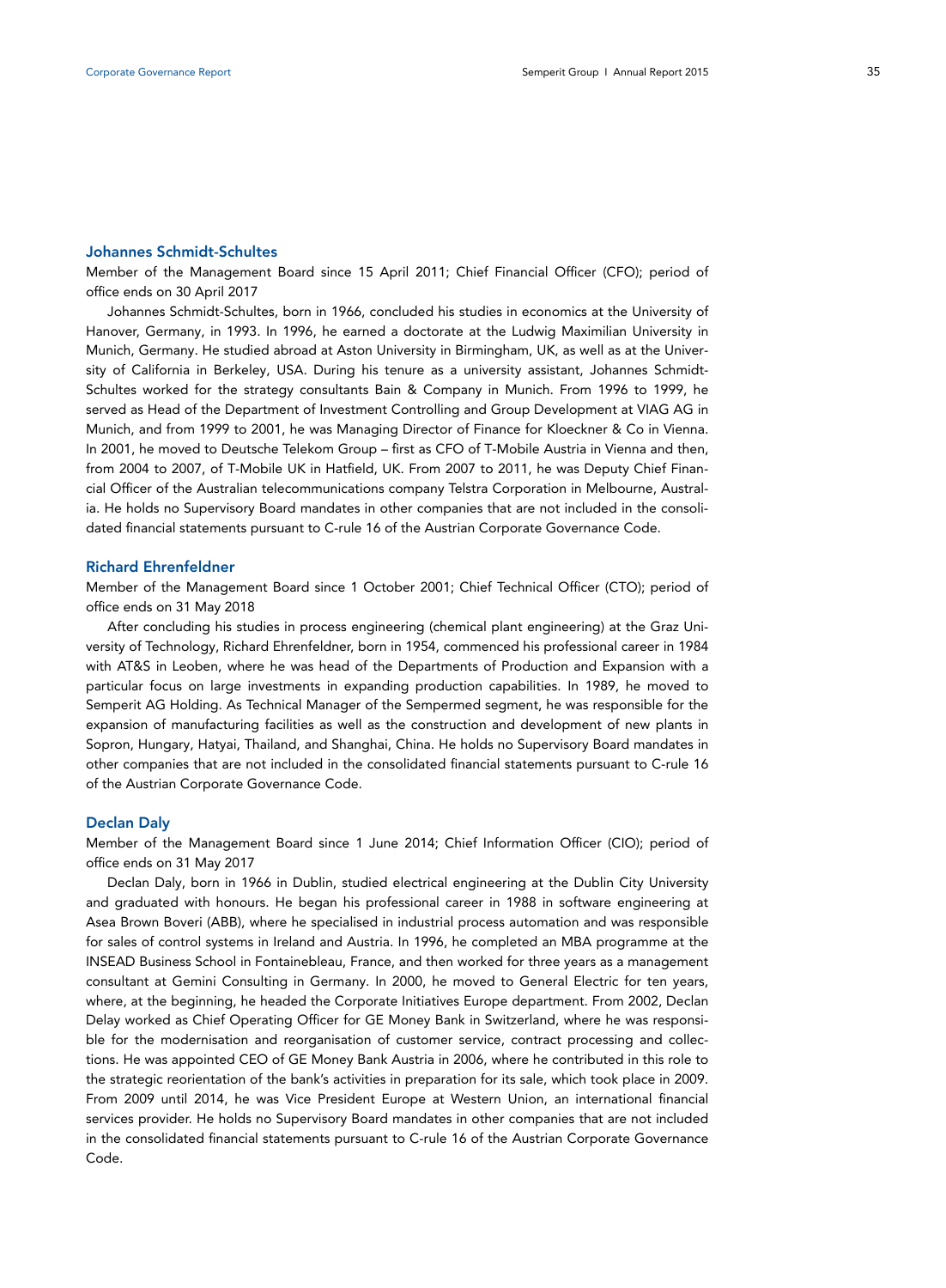## **Remuneration of the Management Board**

The remuneration of the Management Board consists of a fixed salary component, a short-term variable, performance-based component, and a long-term variable, performance-based component, as well as remuneration in kind. The assessment for the short-term variable, performance-based salary component of the Management Board is based on net profit (earnings after tax), the return on total assets and individual, qualitative targets.

In line with the stipulations contained in the Austrian Corporate Governance Code, a variable, performance-based salary component that is linked to the achievement of sustainable, long-term and multi-year performance criteria has been integrated into the remuneration of all Management Board members. Based on the degree of achievement of the targeted objectives, this bonus is subsequently determined for the past financial year, credited to the bonus bank account and the balance in the bonus bank is paid out at one third each. If the pre-defined goals are not attained, no bonus will be allocated. If the target is missed by a clear margin, a negative allocation is made to the bonus bank in this salary component, or, in cases of a premature termination of the Management Board mandate, the remaining unpaid share of the bonus will not be disbursed.

The upper limit for variable, performance-based remuneration components (short- and long-term components) is between 93% and 150% of the annual fixed remuneration. In 2015, the remuneration paid to the active members of the Management Board totalled EUR 3,323 thousand (previous year: EUR 2,907 thousand), of which EUR 1,903 thousand or 57% (2014: EUR 1,592 thousand or 55%) consisted of fixed remuneration and EUR 1,420 thousand or 43% (2014: EUR 1,315 thousand or 45%) of variable salary components.

In addition, payments amounting to EUR 0 thousand were made to the former Management Board member Richard Stralz in 2015 (EUR 149 thousand in 2014).

The remuneration paid out to the former Chairman of the Management Board Rainer Zellner in 2015 amounted to EUR 0 (2014: EUR 371 thousand). Further payments totalling EUR 0 thousand were made on termination of his employment relationship (2014: EUR 371 thousand).

|                              | 2015                                                                                   |                                             |                                                            |       |                                                                                        |                                             |                                                            |       |
|------------------------------|----------------------------------------------------------------------------------------|---------------------------------------------|------------------------------------------------------------|-------|----------------------------------------------------------------------------------------|---------------------------------------------|------------------------------------------------------------|-------|
| in EUR thousand              | Fixed<br>remunera-<br>tion (incl.<br>Payments<br>in kind and<br>daily allow-<br>ances) | Variable<br>short-term<br>remunera-<br>tion | Variable<br>long-term<br>remunera-<br>tion (bonus<br>bank) | Total | Fixed<br>remunera-<br>tion (incl.<br>Payments<br>in kind and<br>daily allow-<br>ances) | Variable<br>short-term<br>remunera-<br>tion | Variable<br>long-term<br>remunera-<br>tion (bonus<br>bank) | Total |
| Thomas<br>Fahnemann,         |                                                                                        |                                             |                                                            |       |                                                                                        |                                             |                                                            |       |
| Chairman                     | 600                                                                                    | 663                                         | 138                                                        | 1,401 | 560                                                                                    | 397                                         | 113                                                        | 1,071 |
| Richard<br>Ehrenfeldner      | 411                                                                                    | 184                                         | 55                                                         | 649   | 378                                                                                    | 371                                         | 32                                                         | 781   |
| Johannes<br>Schmidt-Schultes | 418                                                                                    | 199                                         | 49                                                         | 665   | 393                                                                                    | 224                                         | 28                                                         | 644   |
| Declan Daly                  | 474                                                                                    | 116                                         | 18                                                         | 608   | 261                                                                                    | 150                                         | $\mathbf 0$                                                | 411   |
| Total                        | 1,903                                                                                  | 1,162                                       | 259                                                        | 3,323 | 1,592                                                                                  | 1,142                                       | 173                                                        | 2,907 |

#### **Remuneration paid to the Management Board**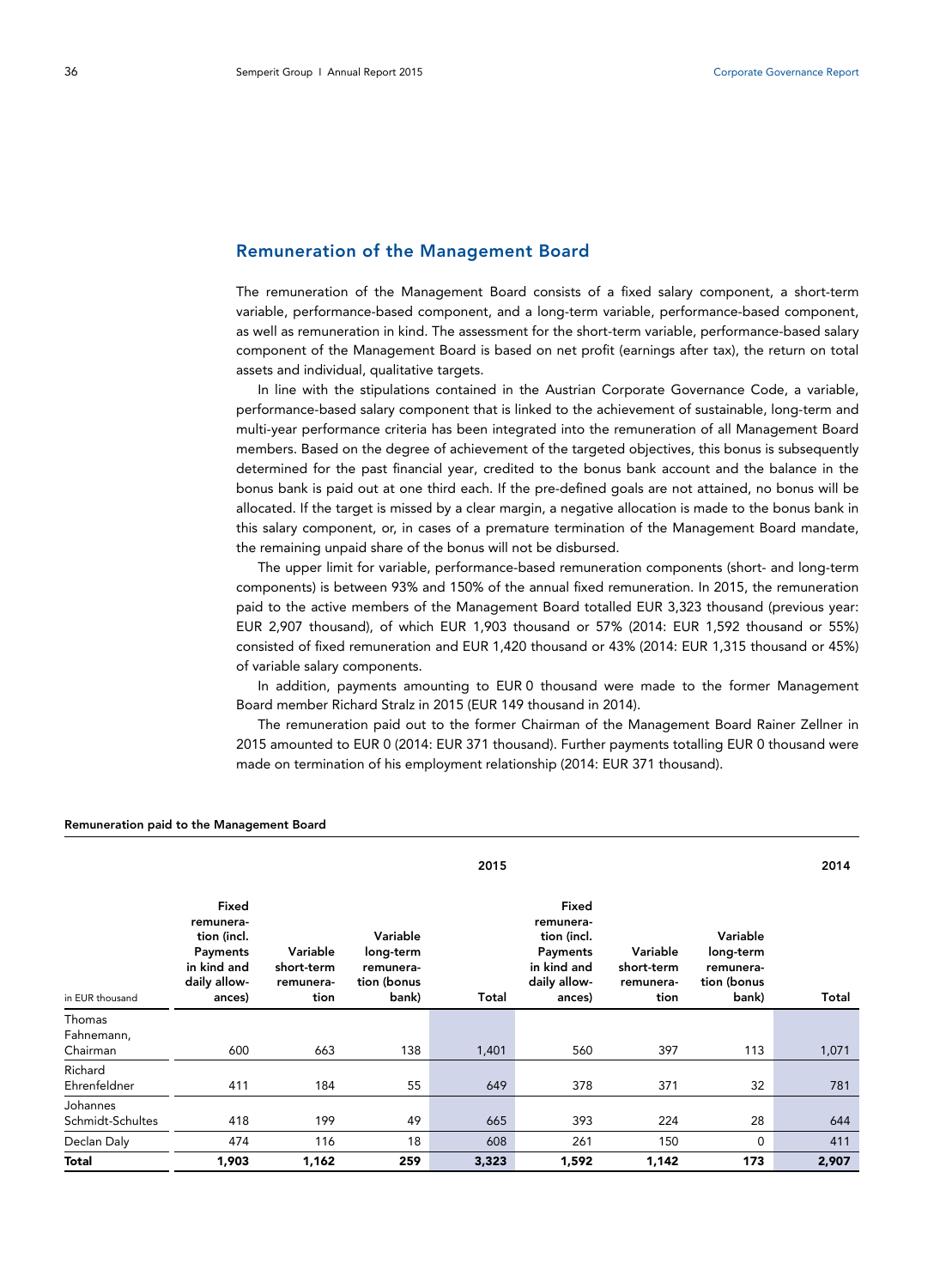#### **Contributions to pensions**

A defined-contribution pension scheme has been established for the Management Board members Thomas Fahnemann, Johannes Schmidt-Schultes and Declan Daly. Annually, 1/14 of the respective fixed remuneration is paid into a pension fund (APK Pensionskasse AG). The amount of the pension is based on the capital available in the pension fund. The payout is made in accordance with the pension fund agreement. The Management Board member Richard Ehrenfeldner is covered by a pension scheme based on a reinsurance policy with Generali Versicherung AG, where 1/7 of the annual fixed remuneration is paid in. In addition, pension payments are made to previous Management Board members or their widows.

#### **Contributions to pensions**

| in EUR thousand             | 2015 | 2014 |
|-----------------------------|------|------|
| Thomas Fahnemann            | 36   | 36   |
| Johannes Schmidt-Schultes   | 25   | 25   |
| <b>Richard Ehrenfeldner</b> | 53   | 53   |
| Declan Daly                 | 29   | 19   |
| <b>Total</b>                | 143  | 133  |

## **Termination benefits – severance payments**

The Management Board members Thomas Fahnemann, Johannes Schmidt-Schultes and Declan Daly are subject to the Austrian Corporate Employee and Self-Employed Pension Act (Betriebliches Mitarbeiter- und Selbstständigenvorsorgegesetz – BMSVG). This Act stipulates that 1.53% of the individual's total remuneration (which includes all current remuneration, remuneration in kind and special payments) has to be paid to BONUS Vorsorgekasse AG. In total, the expenses for severance payments for these three active members of the Management Board amounted to EUR 37.6 thousand (2014: EUR 28.2 thousand). Richard Ehrenfeldner is covered by the termination benefits in accordance with legal requirements (Section 23 of the Austrian Employees Act (Angestelltengesetz – AngG)) for employment relationships in Austria that began prior to 1 January 2003 ("Abfertigung Alt"). In 2015, allocations were made to the provision for severance payments owed to Mr Ehrenfeldner amounting to EUR 11.6 thousand (2014: EUR 25.2 thousand). The total provision for severance payments stood at EUR 701.9 thousand as of 31 December 2015 (31 December 2014: EUR 665.1 thousand).

#### **Directors- and Officers- (D&O) Insurance**

A Directors and Officers (D&O) insurance has been taken out for the members of the Management Board and senior executives – no deductible is due from Management Board members in the event of a claim; the company bears the related costs.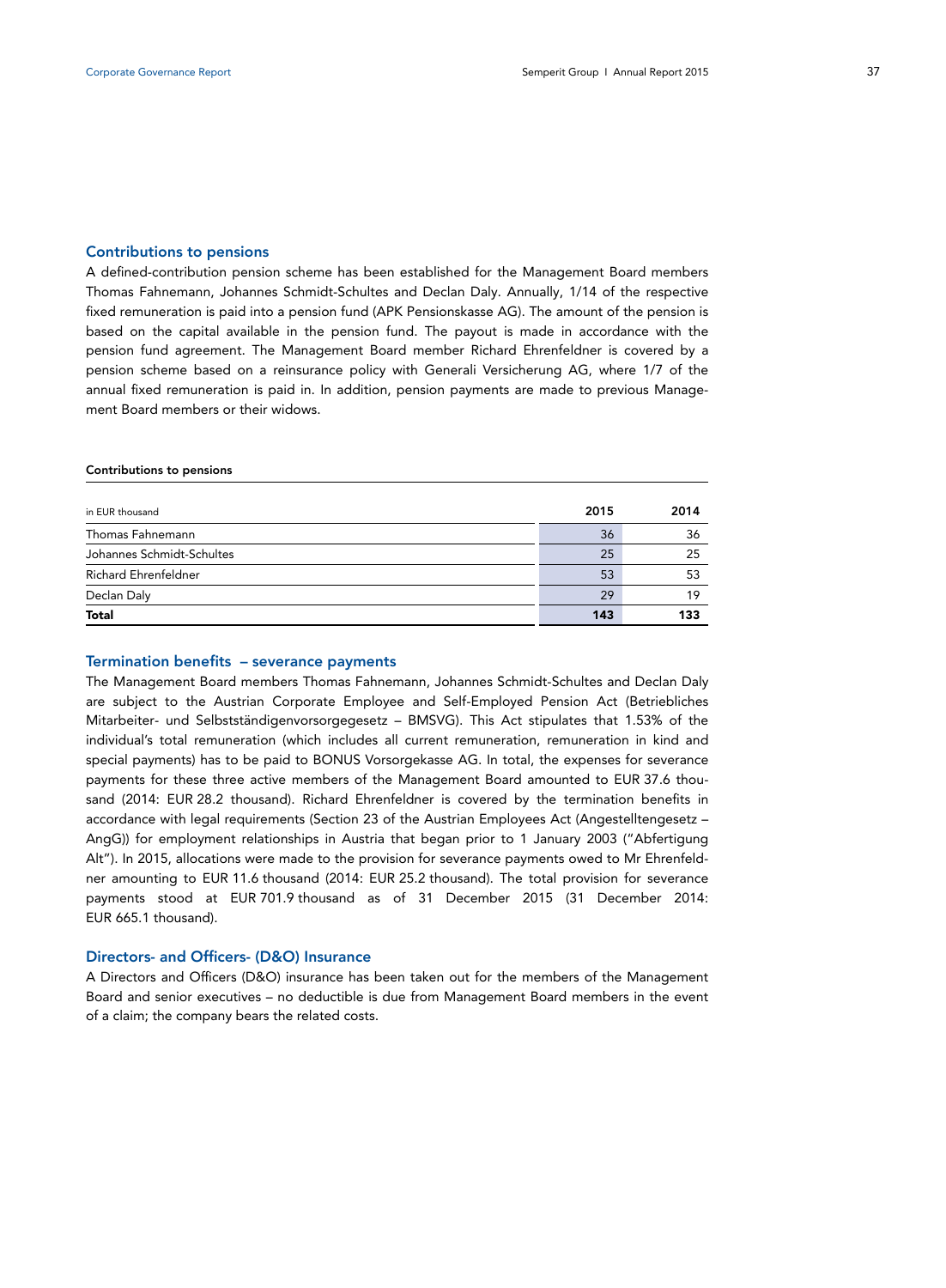## **Supervisory Board**

The Supervisory Board consists of eight shareholder representatives and four employee representatives. The Supervisory Board has resolved to establish the following committees consisting of its own members to carry out specific functions: Remuneration Committee, Audit Committee, Nominating Committee, Strategy Committee, Joint Ventures Committee and Committee for Urgent Issues. The authority to make decisions and pass resolutions rests in the hands of the entire Supervisory Board. The Supervisory Board supervises the Management Board and supports it in managing the company, particularly when decisions of fundamental importance are to be made.

#### **Meetings of the Supervisory Board and its committees**

The Supervisory Board convened for six meetings during the 2015 financial year. In 2015, no member of the Supervisory Board attended less than 50% of the meetings.

Veit Sorger is Chairman of the Supervisory Board and his deputy is Felix Strohbichler.

The Audit Committee led by Patrick Prügger carried out its activities in accordance with prevailing legal regulations and defined tasks (four meetings), and in particular dealt with the 2014 annual and consolidated financial statements, risk management, the internal control system (ICS), internal auditing, the compliance organisation, corporate governance and the preparation for the audit of the annual and consolidated financial statements for 2015.

The Nominating Committee, under the chairmanship of Veit Sorger, held six meetings to deal with the Talent Development and Succession Planning Process, the assessment of candidates for the Executive Committee as well as succession planning for the Management Board.

The Strategy Committee, under the chairmanship of Veit Sorger, held four meetings, including one 1.5-day meeting, to deal with fundamental questions about the positioning of the business segments in the market and competitive environment as well as the strategic development of the group and accompanied the strategy project "Focus 2020".

The Joint Ventures Committee, under the chairmanship of Veit Sorger, convened five meetings and dealt with the relationships with the joint venture partner Sri Trang Agro-Industry Public Co Ltd. in Thailand as well as the associated legal proceedings.

The Remuneration Committee, chaired by Veit Sorger, held four meetings, at which it dealt with the performance review talks, the agreement of objectives of the members of the Management Board, the remuneration system for Management Board members, the bonus system for wage and salary earners as well as the execution of the employment agreements of the Management Board.

The Committee for Urgent Issues, chaired by Veit Sorger, did not hold any meetings.

In the financial year 2015, the Supervisory Board conducted a self-evaluation according to C-Rule 36 of the Austrian Corporate Governance Code. The evaluation was performed by distributing a questionnaire focusing on issues such as the control function of the Supervisory Board with regards to the Management Board and the Management Board's adherence to its information-notification duties towards the Supervisory Board. The results of the self-evaluation show that the activities of the Supervisory Board have been assessed as good. The Supervisory Board implemented individual suggestions for improvement from the 2014 self-evaluation process. In addition, a catalogue of measures was established aiming at achieving a further improvement in the efficiency of the Supervisory Board's activities.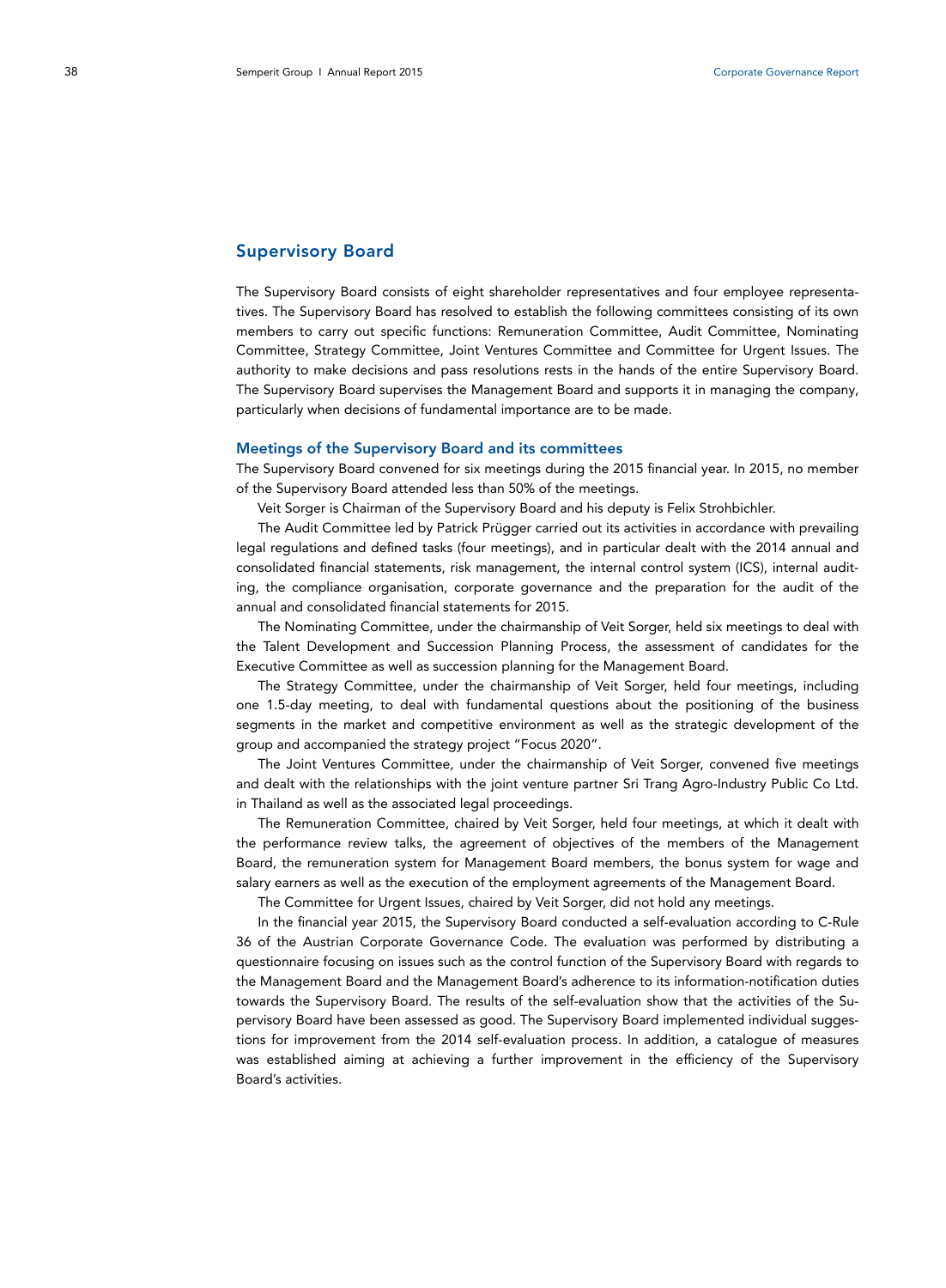# **Corporate bodies of Semperit AG Holding: Supervisory Board**

## **Composition of the Supervisory Board**

|                                             |       | Year of birth | <b>First appointed</b> | End of current term of office <sup>1)</sup>                                         | supervisory board position in<br>other listed companies <sup>4)</sup>                                                                                                                                 |  |
|---------------------------------------------|-------|---------------|------------------------|-------------------------------------------------------------------------------------|-------------------------------------------------------------------------------------------------------------------------------------------------------------------------------------------------------|--|
| <b>Shareholder</b><br>representative        |       |               |                        |                                                                                     |                                                                                                                                                                                                       |  |
| 2) 3)<br>Veit Sorger<br>Chairman            |       | 1942          | 26/05/2004             | Until the Annual General<br>Meeting resolving upon the<br>2018 financial year       | Lenzing AG (Deputy Chairman),<br>Binder+Co AG                                                                                                                                                         |  |
| 2)<br>Felix Strohbichler<br>Deputy Chairman |       | 1974          | 28/05/2015             | Until the Annual General<br>Meeting resolving upon the<br>2018 financial year       | Lenzing AG (Deputy Chairman)                                                                                                                                                                          |  |
| 2)<br>Michael Junghans<br>Deputy Chairman   |       | 1967          | 28/04/2010             | Resigns the mandate on<br>28/04/2015 (date of the<br><b>Annual General Meeting)</b> |                                                                                                                                                                                                       |  |
| Stefan Fida<br>Member                       | 2) 3) | 1979          | 29/04/2014             | Until the Annual General<br>Meeting resolving upon the<br>2016 financial year       |                                                                                                                                                                                                       |  |
| Walter Koppensteiner<br>Member              | 2) 3) | 1959          | 23/04/2012             | Until the Annual General<br>Meeting resolving upon the<br>2018 financial year       |                                                                                                                                                                                                       |  |
| Patrick Prügger<br>Member                   | 2)    | 1975          | 14/04/2011             | Until the Annual General<br>Meeting resolving upon the<br>2016 financial year       | Lenzing AG,<br><b>AMAG Austria Metall AG</b>                                                                                                                                                          |  |
| Andreas Schmidradner<br>Member              | 2)    | 1961          | 20/05/2008             | Until the Annual General<br>Meeting resolving upon the<br>2015 financial year       |                                                                                                                                                                                                       |  |
| Astrid Skala-Kuhmann<br>Member              | 2) 3) | 1953          | 29/04/2014             | Until the Annual General<br>Meeting resolving upon the<br>2016 financial year       | Lenzing AG                                                                                                                                                                                            |  |
| Ingrid Wesseln<br>Member                    | 2) 3) | 1966          | 23/04/2012             | Until the Annual General<br>Meeting resolving upon the<br>2018 financial year       |                                                                                                                                                                                                       |  |
| <b>Employee representative</b>              |       |               |                        |                                                                                     | <b>Works Council function</b>                                                                                                                                                                         |  |
| Sigrid Haipl                                |       | 1960          | 26/03/2012             |                                                                                     | Member of the Central Works<br>Council of Semperit AG<br>Holding, Member of the<br>European Works Council, Chair<br>of the Works Council - White-<br>collar workers, Vienna                           |  |
| Alexander Hollerer                          |       | 1954          | 01/07/1998             | $\overline{\phantom{0}}$                                                            | Chairman of the Central Works<br>Council of Semperit AG<br>Holding, Chairman of the<br>European Works Council,<br>Chairman of the Works Council<br>- White-collar workers,<br>Wimpassing              |  |
| Michaela Jagschitz                          |       | 1961          | 29/04/2014             |                                                                                     | Member of the Works Council -<br>White-collar workers,<br>Wimpassing                                                                                                                                  |  |
| Andreas Slama                               |       | 1966          | 31/01/2009             | Until 02/03/2015                                                                    |                                                                                                                                                                                                       |  |
| Karl Voitl                                  |       | 1966          | 20/03/2015             |                                                                                     | Deputy Chairman of the<br>Central Works Council of<br>Semperit AG Holding, Deputy<br>Chairman of the European<br>Works Council, Chairman of the<br>Works Council - Blue-collar<br>workers, Wimpassing |  |

<sup>1)</sup> Pursuant to the Articles of Association, one fifth of the members of the Supervisory Board automatically leave their positions every year at the<br><sup>21</sup> Have declared their independence vis-à-vis the Supervisory Board in

**Supervisory board position in**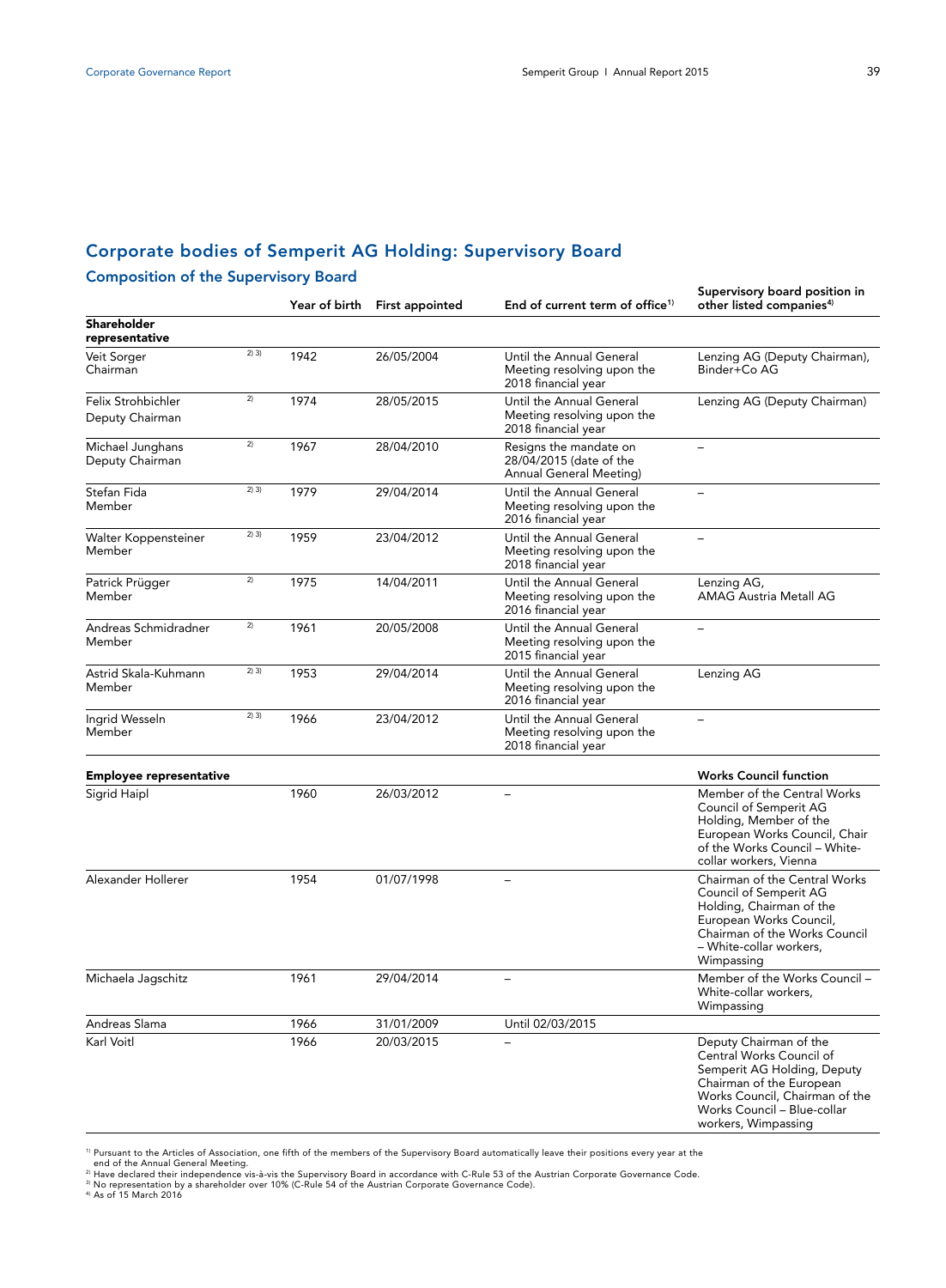| Committee                     | <b>Members</b>                               |  |
|-------------------------------|----------------------------------------------|--|
| <b>Audit Committee</b>        | Patrick Prügger (Chairman, financial expert) |  |
|                               | Alexander Hollerer                           |  |
|                               | Andreas Schmidradner                         |  |
|                               | Veit Sorger                                  |  |
|                               | Felix Strohbichler                           |  |
|                               | Karl Voitl                                   |  |
| <b>Remuneration Committee</b> | Veit Sorger (Chairman)                       |  |
|                               | Stefan Fida                                  |  |
|                               | Sigrid Haipl                                 |  |
|                               | Alexander Hollerer                           |  |
|                               | Andreas Schmidradner                         |  |
|                               | Felix Strohbichler                           |  |
| <b>Nominating Committee</b>   | Veit Sorger (Chairman)                       |  |
|                               | Stefan Fida                                  |  |
|                               | Sigrid Haipl                                 |  |
|                               | Alexander Hollerer                           |  |
|                               | Felix Strohbichler                           |  |
|                               | Ingrid Wesseln                               |  |
| <b>Strategy Committee</b>     | Veit Sorger (Chairman)                       |  |
|                               | Alexander Hollerer                           |  |
|                               | Walter Koppensteiner                         |  |
|                               | Andreas Schmidradner                         |  |
|                               | Astrid Skala-Kuhmann                         |  |
|                               | Felix Strohbichler                           |  |
|                               | Karl Voitl                                   |  |
| Joint Ventures Committee      | Veit Sorger (Chairman)                       |  |
|                               | Stefan Fida                                  |  |
|                               | Alexander Hollerer                           |  |
|                               | Patrick Prügger                              |  |
|                               | Felix Strohbichler                           |  |
| Committee for Urgent Issues   | Veit Sorger (Chairman)                       |  |
|                               | Alexander Hollerer                           |  |
|                               | Felix Strohbichler                           |  |

#### **Composition of the Committees of the Supervisory Board1)**

1) As of 15 March 2016

## **Guidelines for the independence of Supervisory Board members**

A member of the Supervisory Board shall be deemed independent if he/she has no business or personal relations with the company or its Management Board that would constitute a material conflict of interest and could thus influence the member's behaviour.

In evaluating the independence of a Supervisory Board member, the Supervisory Board uses the following guidelines, which correspond to those contained in Appendix 1 of the January 2015 version of the Austrian Corporate Governance Code:

- The Supervisory Board member shall not have been a member of the Management Board or as a managing employee of the company or one of its subsidiaries in the past five years.
- The Supervisory Board member shall not maintain or have maintained in the past year any business relations with the company or one of its subsidiaries to an extent of significance for the Supervisory Board member.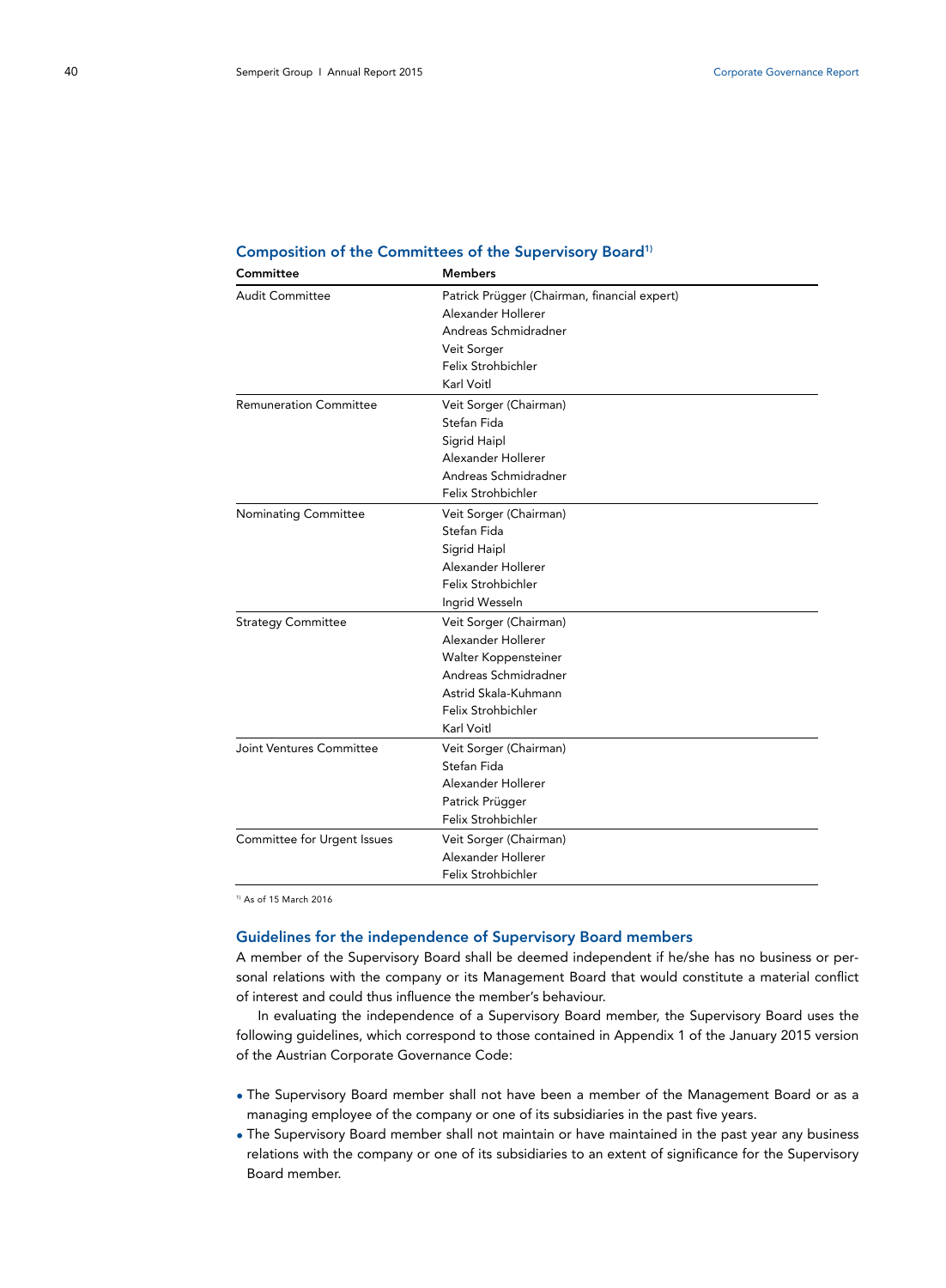This shall also apply to business relationships with companies in which the Supervisory Board member has a considerable economic interest, but not for exercising functions in the bodies of the group. According to L-Rule 48, the approval of individual transactions by the Supervisory Board does not automatically mean that the person is qualified as not independent.

- The Supervisory Board member shall not have been the auditor of the company or have owned a share in the auditing company or have worked there as an employee in the past three years.
- The Supervisory Board member shall not be a member of the Management Board of another company in which a Management Board member of the company is a Supervisory Board member.
- The Supervisory Board member shall not serve on the Supervisory Board for more than 15 years. This limitation does not apply to Supervisory Board members who are shareholders with a direct investment in the company or who represent the interests of such a shareholder.
- The Supervisory Board member shall not be a close relative (direct offspring, spouses, life partners, parents, uncles, aunts, siblings, nieces, nephews) of a Management Board member or of persons having one of the aforementioned relations.

## **Remuneration of the Supervisory Board**

On 28 April 2015, the Annual General Meeting approved the remuneration structure for the members of the Supervisory Board for 2014. A Directors and Officers (D&O) insurance has been taken out for the members of the Supervisory Board; the company bears the related costs.

|                                    |                          | <b>Remuneration for</b><br>membership of the |                |         |
|------------------------------------|--------------------------|----------------------------------------------|----------------|---------|
| in EUR                             | <b>Base remuneration</b> | committee                                    | Attendance fee | Total   |
| Veit Sorger                        | 40,000                   | 43,120                                       | 10,500         | 93,620  |
| Michael Junghans                   | 30,000                   | 21,880                                       | 10,500         | 62,380  |
| Stefan Fida <sup>2)</sup>          | 13,330                   | 8,330                                        | 8,500          | 30,160  |
| Patrick Prügger                    | 20,000                   | 16,670                                       | 10,000         | 46,670  |
| Andreas Schmidradner               | 20,000                   | 10,000                                       | 10,000         | 40,000  |
| Walter Koppensteiner               | 20,000                   | 5,000                                        | 6,500          | 31,500  |
| Astrid Skala-Kuhmann <sup>2)</sup> | 13,330                   |                                              | 5,500          | 18,830  |
| Ingrid Wesseln                     | 20,000                   | 5,000                                        | 5,000          | 30,000  |
| <b>Total</b>                       | 176,660                  | 110,000                                      | 66,500         | 353,160 |

#### **Remuneration paid in the 2014 financial year to shareholder representatives in the Supervisory Board1)**

<sup>1)</sup> Employee representatives receive no remuneration.<br><sup>2)</sup> Member of the Supervisory Board since 29/04/2014

## **Compliance directive**

In order to implement and ensure compliance with all relevant stock exchange regulations, Semperit has issued its own Compliance Policy designed to prevent the misuse or dissemination of insider information. Compliance is monitored and administered by a specially designated Compliance Officer who reports directly to the Management Board. The Compliance Directive can be viewed at the following link: www.semperitgroup.com/en/compliance.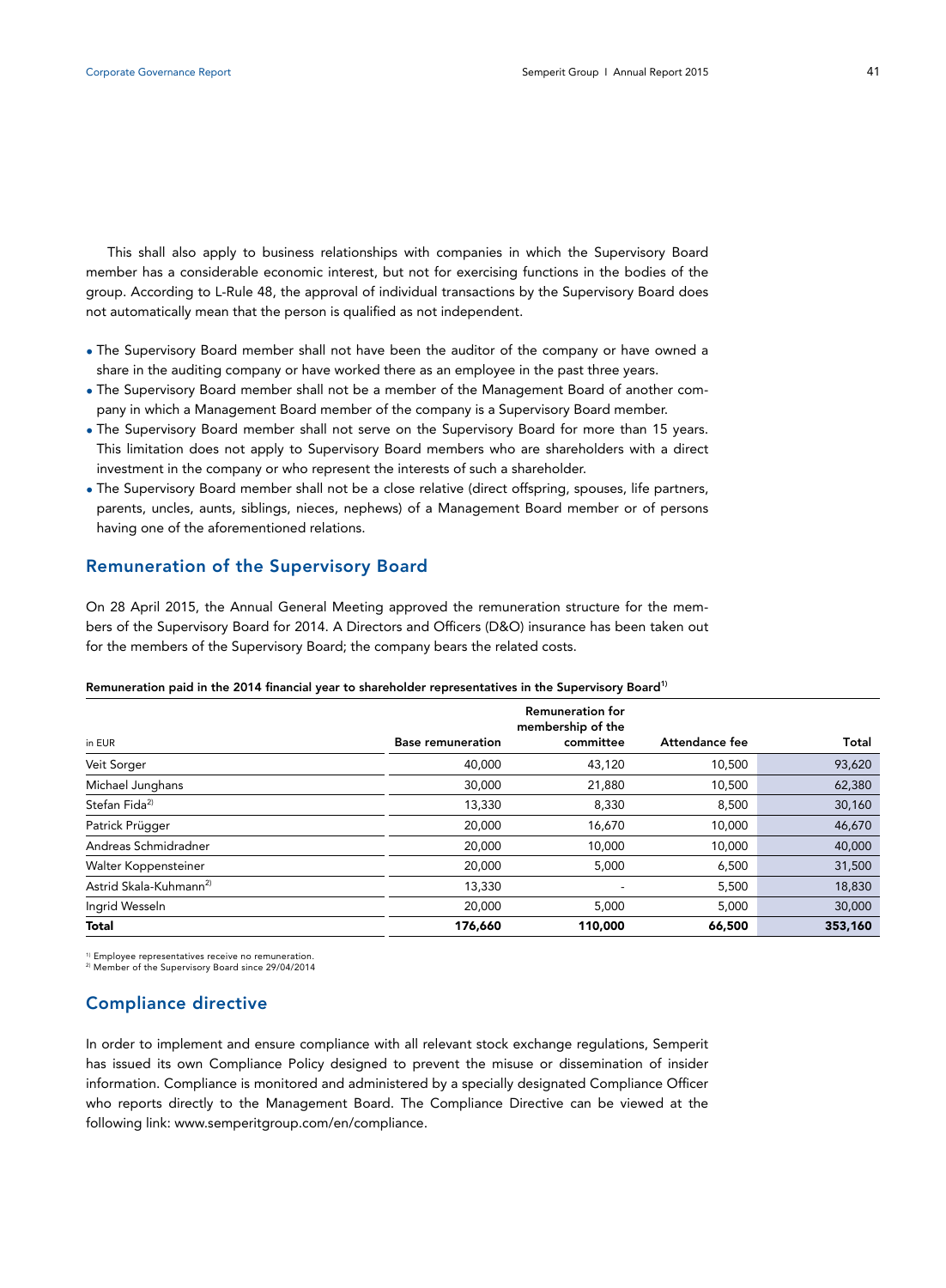## **Code of Conduct**

Beyond stock exchange compliance, Semperit Group has a compliance organisation that covers all corporate units. A Group Compliance Officer receives support in fulfilling his responsibilities from 15 compliance officers working in the largest subsidiaries of the Semperit Group. The Group Compliance Officer reports any incidents to the Compliance Committee and the Management Board. The Compliance Committee meets regularly.

The Code of Conduct applies to all employees and managers. Its most important objectives are to avoid corruption, money laundering, human rights violations and insider trading. In addition, it deals with aspects of data protection, export restrictions and the protection of the interests of all stakeholders. These requirements for behaviour are further specified in thematic compliance guidelines that are available to all employees in more than ten languages. Employees receive an in-depth and practical training on the matters referred to in the Code of Conduct. In addition, the relevant employees are regularly updated about current issues, or when appropriate. The Code of Conduct can be viewed at the following website: www.semperitgroup.com/en/compliance.

## **Advancement of women**

Semperit sees itself as a fair and responsible employer, and would therefore like to offer equal opportunities to every employee. Using flexible work models such as flexitime and part-time work, as well as special parental part-time arrangements, the group aims at continuously increasing the proportion of female employees. As a traditional industrial company with a technical focus, the share of women in Austria was somewhat more than 20% at the end of 2015. The share of female employees amounted to more than 25% throughout Europe and to around 20% group-wide. The share of women in the Supervisory Board was one third at the end of 2015. There were no women in the Management Board. Overall, the share of women in management (Management Board, Executive Committee, Management Forum, department heads) was more than 7%.

### **Directors' Dealings**

In accordance with Section 48d of the Austrian Stock Exchange Act (Börsegesetz – BörseG), share purchases or sales by members of the Management and Supervisory Boards must be reported to the Austrian Financial Market Authority within five working days following the conclusion of the transaction. They will be published on its website at: https://www.fma.gv.at/en/companies/issuers/directorsdealings/directorsdealings-database.html.

## **Internal Audit & Risk Management**

The Internal Audit & Risk Management department reports directly to the Management Board and prepares an audit plan and an annual activity report for the previous financial year. The Management Board discusses these reports with the members of the Supervisory Board. In addition, the department performs risk management tasks. This includes, in particular, the central coordination and monitoring of risk management processes for the group as a whole, as well as risk assessment and comprehensive reporting to the Management and Supervisory Boards. The effectiveness of the company's risk management system is evaluated by the group's auditor according to the C-Rule 38 of the Corporate Governance Code and on the basis of the reports and other documents provided. The auditor's report is presented to the Management Board as well as to the Supervisory Board.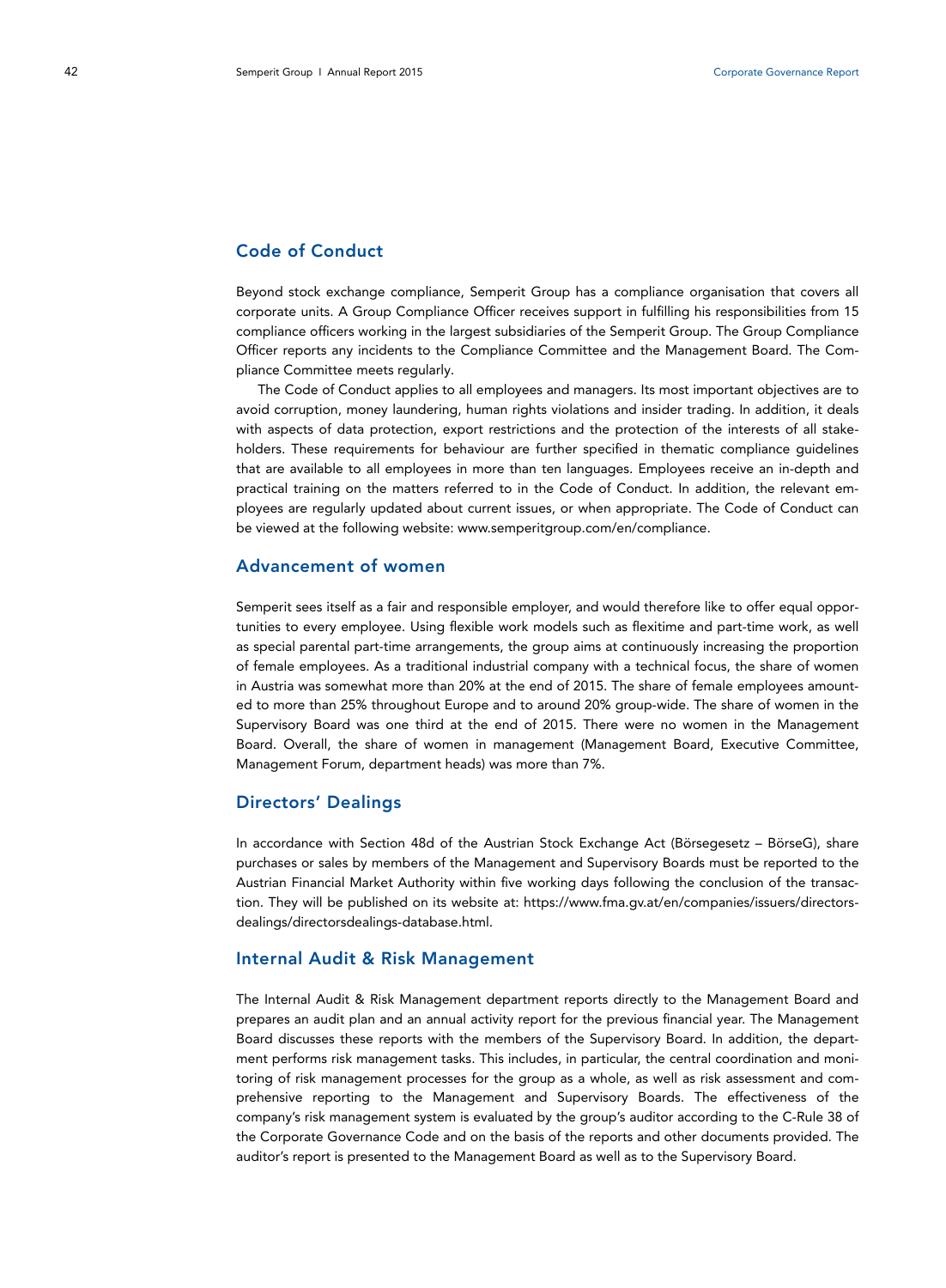The purpose of the internal control system of the Semperit Group is to ensure the effectiveness and efficiency of business operations, the reliability of financial reporting, and adherence to applicable laws and regulations. It also supports the early recognition and monitoring of risks from inadequate monitoring systems and fraudulent actions, and is revised and expanded on an ongoing basis by the Internal Audit & Risk Management department together with the relevant specialist departments. The management of the respective business units is responsible for the implementation and monitoring of the ICS and the risk management system. Cross-sectoral, group-wide standards and regulations are determined by the Management Board of Semperit AG Holding. Follow-up audits are undertaken at the various locations to ensure a sustainable implementation of the standards and regulations.

## **External evaluation**

In accordance with R-Rule 62 of the Austrian Corporate Governance Code, the Semperit Group engaged an external organisation in 2014 to evaluate its compliance with the stipulations contained in the Code and the accuracy of the associated public reporting for the 2013 financial year. This evaluation, which was performed by KPMG Austria GmbH Wirtschaftsprüfungs- und Steuerberatungsgesellschaft, did not identify any facts inconsistent with the declaration of the Management Board and Supervisory Board found in the Corporate Governance Report 2013 of the company with respect to its compliance with the C-Rules and R-Rules of the Austrian Corporate Governance Code. In accordance with R-Rule 62, a new evaluation will take place for the 2016 financial year.

Vienna, 15 March 2016

The Management Board

,<br>, *Gillesso*r

 **Thomas Fahnemann** Chairman of the Management Board

**Johannes Schmidt-Schultes** Chief Financial Officer

Garcufeld

**Richard Ehrenfeldner** Chief Technical Officer

John Solp

**Declan Daly** Chief Information Officer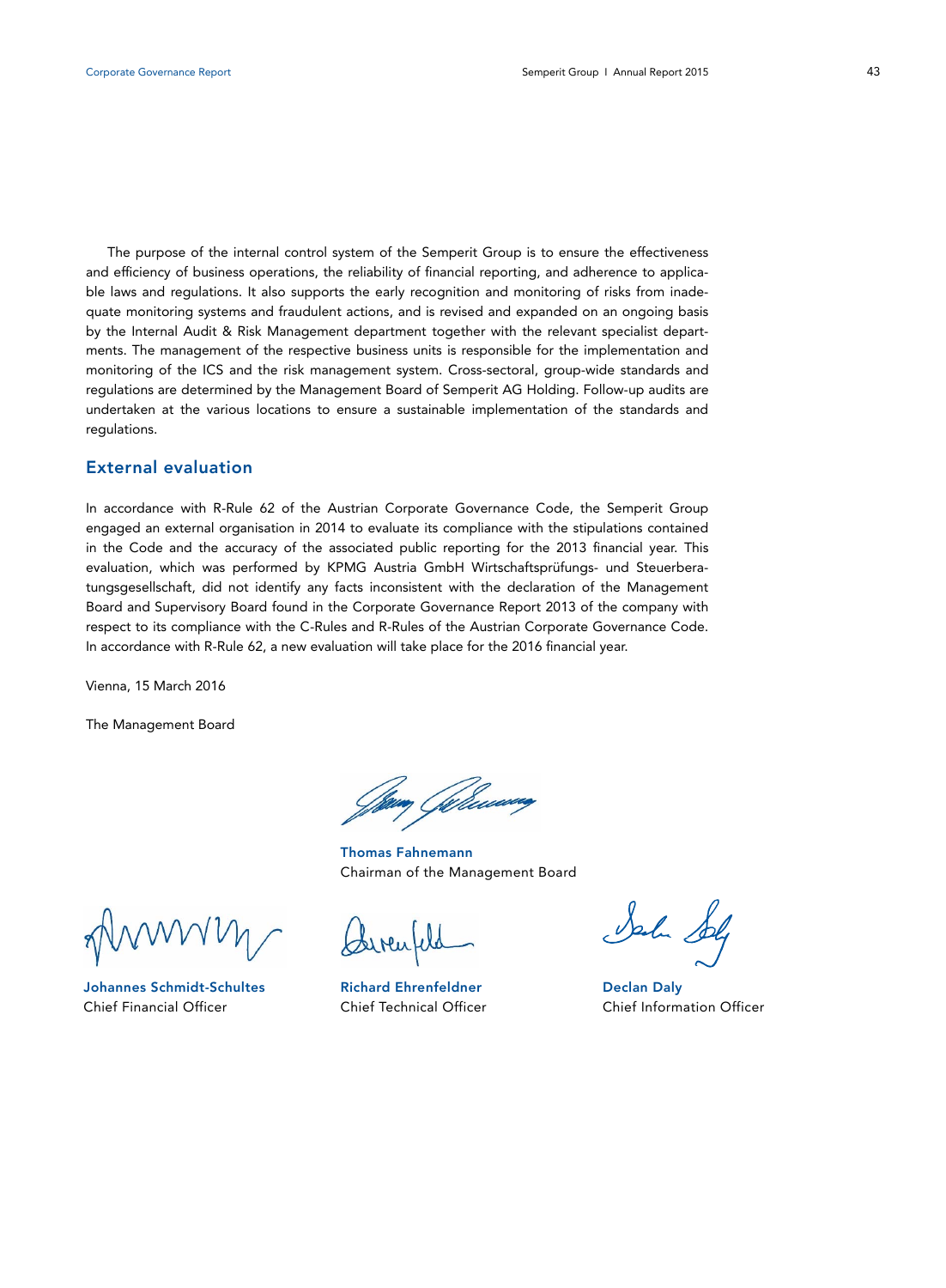# **Report of the Supervisory Board**

## **Dear Sir or Madam,**

The Semperit Group achieved good results in 2015 despite varying degrees of regional economic and geopolitical uncertainty and despite a decline in prices for raw material.

The Supervisory Board held six meetings during the 2015 financial year, fulfilling its duties required by law and the company's statutes. The meetings focused primarily on business performance, the discussion of opportunities for the further strategic development of the group as well as the discussion on and resolution for key business events and measures.

The Management Board reported to the Supervisory Board on the development of business on a monthly regular basis. Prior to Supervisory Board meetings, detailed written documents about the group were made available. Beyond the meetings, the Management Board reported regularly to the Chairman of the Supervisory Board and his deputy on the business development and the group's situation.

In four meetings held during the reporting year, the Audit Committee dealt in particular with the 2014 annual and consolidated financial statements, risk management, the internal control system (ICS), internal auditing, the compliance organisation, corporate governance and the preparation for the 2015 audit of the annual and consolidated financial statements.

The Nominating Committee held six meetings to deal with the Talent Development and Succession Planning Process, the assessment of candidates for the Executive Committee as well as succession planning for the Management Board.

The Strategy Committee met four times, one of the meetings lasting 1.5 days, and dealt with fundamental questions about the positioning of the business segments in the market and the competitive environment as well as the strategic development of the group. In addition, the Strategic Committee accompanied the strategy project "Focus 2020".

The Joint Ventures Committee convened five meetings and dealt with the relationships with the joint venture partner Sri Trang Agro-Industry Public Co Ltd. in Thailand as well as with the associated legal proceedings.

The Remuneration Committee held four meetings, at which it dealt with the Performance Review discussions, the agreement on objectives of the members of the Management Board, the remuneration system for Management Board members, the bonus systems for wage and salary earners as well as the execution of the employment agreements of the Management Board.

There was no need for meetings of the Committee for Urgent Issues, which was established according to the Austrian Corporate Governance Code.

Ernst & Young Wirtschaftsprüfungsgesellschaft m.b.H. of Vienna as annual auditor for the financial year 2015 audited the annual financial statements 2015 of Semperit AG Holding including the management report and the corporate governance report as well as the consolidated financial statements 2015, which were prepared in compliance with International Financial Reporting Standards (IFRS), and the group management report. The auditor issued an unqualified audit opinion on the annual financial statements and the consolidated financial statements 2015 of Semperit AG Holding.



**Veit Sorger,**  Chairman of the Supervisory Board